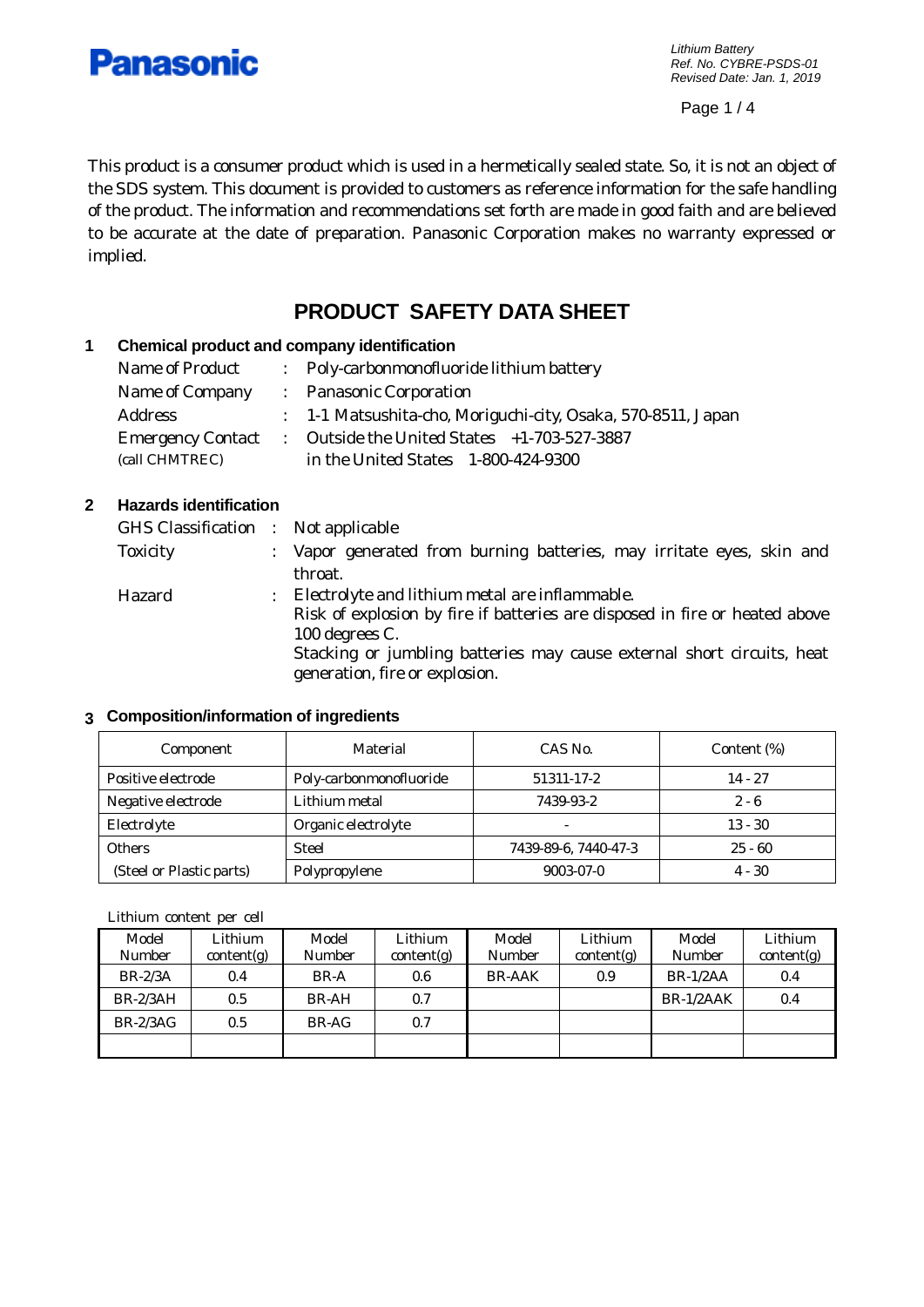

Page 2 / 4

| 4 | <b>First aid measures</b>            | (in case of electrolyte leakage from the battery)                                                                                                                                                                                |
|---|--------------------------------------|----------------------------------------------------------------------------------------------------------------------------------------------------------------------------------------------------------------------------------|
|   | Eye contact                          | Flush the eyes with plenty of clean water for at least 15 minutes<br>immediately, without rubbing. Get immediate medical treatment.<br>If appropriate procedures are not taken, this may cause eye injury.                       |
|   | Skin contact                         | Wash the contact areas off immediately with plenty of water and<br>soap. If appropriate procedures are not taken, this may cause sores<br>on the skin.                                                                           |
|   | <b>Inhalation</b>                    | Remove to fresh air immediately. Get medical treatment<br>÷<br>immediately.                                                                                                                                                      |
| 5 | <b>Firefighting measures</b>         |                                                                                                                                                                                                                                  |
|   | Fire extinguishing agent             | Alcohol-resistant foam and dry sand are effective.<br>$\ddot{\cdot}$                                                                                                                                                             |
|   | <b>Extinguishing method</b>          | Since vapor, generated from burning batteries may make eyes,<br>$\ddot{\cdot}$<br>nose and throat irritates, be sure to extinguish the fire on the<br>windward side. Wear the respiratory protection equipment in some<br>cases. |
| 6 |                                      | Accidental release measures (in case of electrolyte leakage from the battery)                                                                                                                                                    |
|   |                                      | Take up with absorbent cloth, treat cloth as inflammable.                                                                                                                                                                        |
|   | Move the battery away from the fire. |                                                                                                                                                                                                                                  |
|   | ويتمازم المتحدث وبالملائد وبمالية    |                                                                                                                                                                                                                                  |

# **7 Handling and storage**

- Handling :  $\dot{\mathbf{z}}$  When packing the batteries, do not allow battery terminals to contact each other, or contact with other metals. Be sure to pack batteries by providing partitions in the packaging box, or in a separate plastic bag so that the single batteries are not mixed together.
	- ž Use strong material for packaging boxes so that they will not be damaged by vibration, impact, dropping and stacking during their transportation.
	- ž Do not short-circuit, recharge, deform, throw into fire or disassemble.
	- ž Do not mix different type of batteries.
	- ž Do not solder directly onto batteries.
	- ž Insert the battery correctly in electrical equipment.

Storage : Do not let water penetrate into packaging boxes during their storage and transportation. Do not store the battery in places of the high temperature or under direct sunlight. ž Please also avoid the places of high humidity. Be sure not to

expose the battery to condensation, rain or frozen condition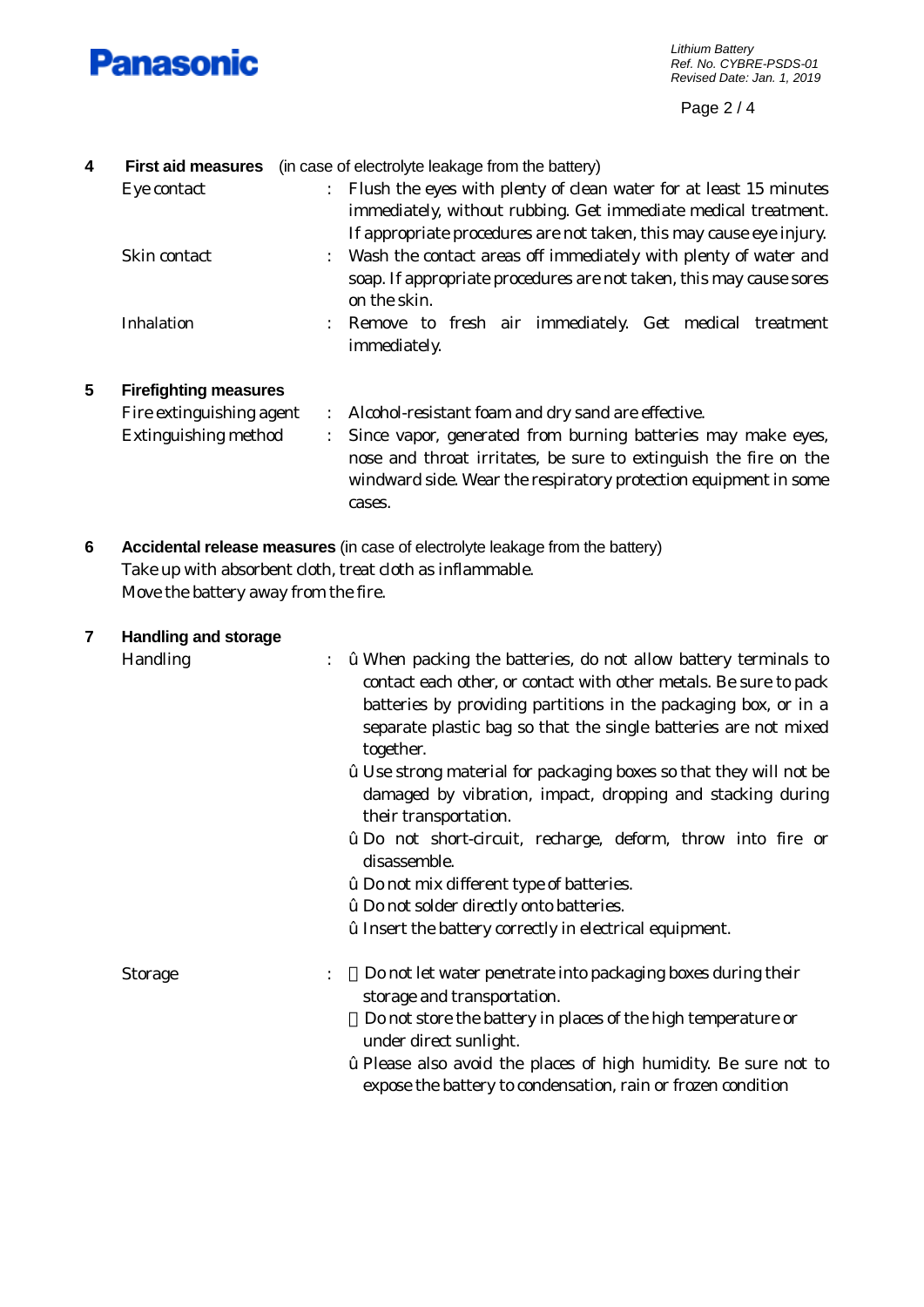

Page 3 / 4

# **8. Exposure controls and personal protection**

| Acceptable concentration | Not specified about Lithium Battery. |
|--------------------------|--------------------------------------|
| Facilities               | Nothing in particular.               |

Protective Equipment (in case of electrolyte leakage from the battery)

| <b>Respiratory Protection</b> | : Self-Contained Breathing Apparatus for organic gases |
|-------------------------------|--------------------------------------------------------|
| <b>Hand Protection</b>        | : Safety gloves.                                       |
| <b>Eye Protection</b>         | $:$ Safety goggle                                      |

#### **9. Physical and chemical properties**

| Appearance      | : Cylindrical shape |
|-----------------|---------------------|
| Nominal Voltage | $\therefore$ 3 V    |

# **10. Stability and reactivity**

Since batteries utilize a chemical reaction they are actually considered a chemical product. As such, battery performance will deteriorate over time even if stored for a long period of time without being used. In addition, the various usage conditions such as discharge, ambient temperature, etc. are not maintained within the specified ranges the life expectancy of the battery may be shortened or the device in which the battery is used may be damaged by electrolyte leakage.

# **11. Toxicological information** (in case of electrolyte leakage from the battery)

| <b>Acute toxicity</b> | 2000mg/kg (estimated)<br>: Oral(rat) LD50 |
|-----------------------|-------------------------------------------|
| Irritation            | : Irritating to eye and skin.             |
| Mutagenicity          | : Not specified.                          |
| Chronic toxicity      | : Not specified.                          |

#### **12. Ecological information**

In case of the worn out battery was disposed in land, the battery case may be corroded, and leak electrolyte. However, there is no environmental impact information. Mercury (Hg), Cadmium (Cd) and Lead (Pb) are not used in cell.

#### **13. Disposal considerations**

When the battery is worn out, dispose of it under the ordinance of each local government.

#### **14. Transport information**

During the transportation of a large amount of batteries by ship, trailer or railway, do not leave them in the places of high temperatures and do not allow them to be exposed to condensation.

During the transportation do not allow packages to be dropped or damaged.

| Proper shipping name |  | : Lithium metal batteries                                                                           |
|----------------------|--|-----------------------------------------------------------------------------------------------------|
| UN Number, UN Class  |  | : UN3090, Class9 (for the Air transport by PI968 Section IA or IB)                                  |
|                      |  | : Exemption (for the Marine transport and the Air transport by<br>Section II of PI 968, 969 or 970) |
|                      |  | Even though the cells are classified as lithium metal batteries                                     |
|                      |  | (UN3090 or UN3091), they are not subject to some requirements of                                    |